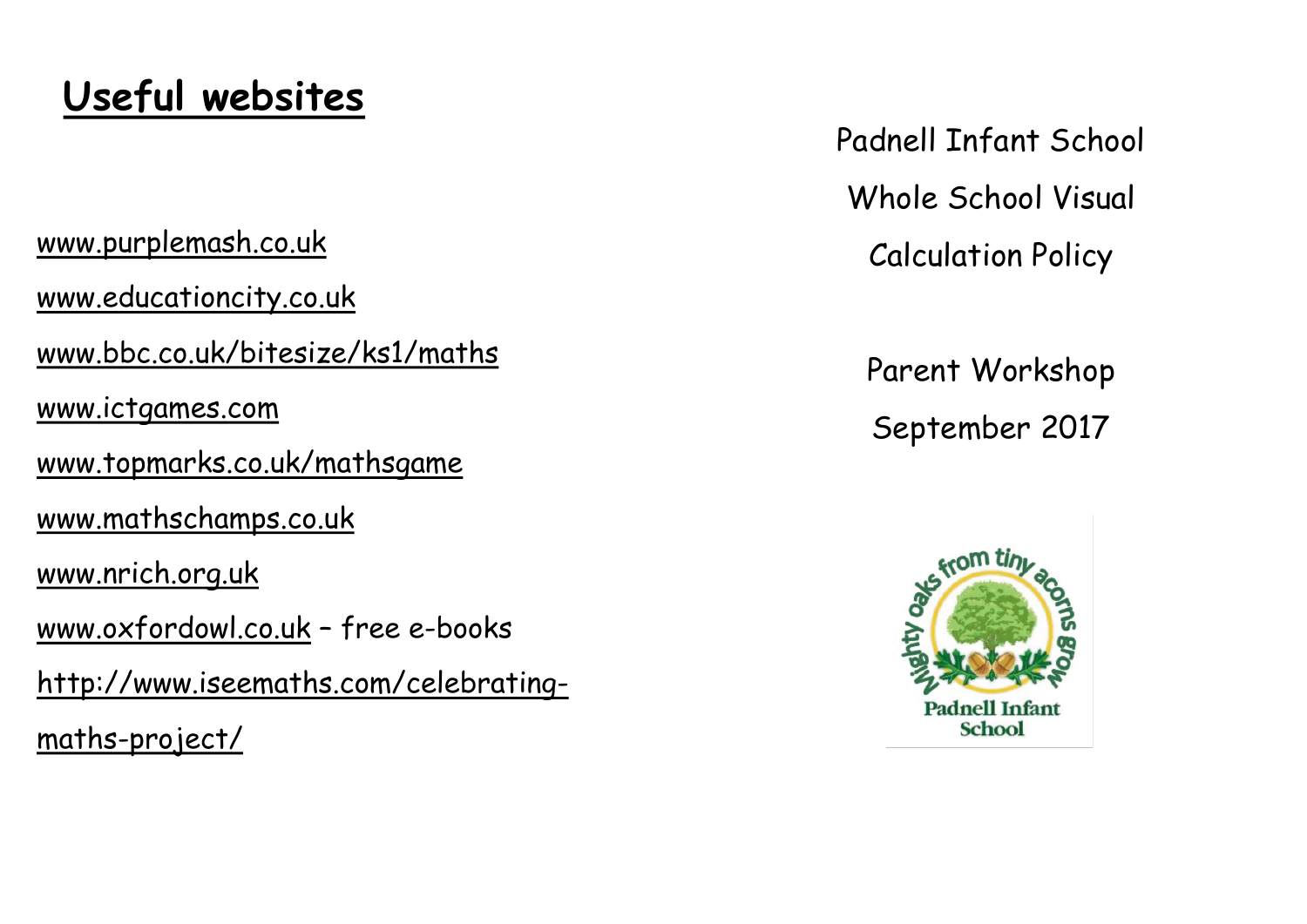### **Concrete– Pictorial– Abstract**

### **What does it mean?**







#### **Key Vocabulary:**

#### **Addition**

add, more, plus, and, make, altogether, total, equal to, equals, double, most, count on, number line, sum, tens, ones/units, partition, addition, column, greater than, less than **Subtraction**

equal to, take, take away, less, minus, subtract, leaves, distance between, how many more, how many fewer / less than, most, least, count back , how many left, how much less is\_?

#### **Multiplication**

Groups of, lots of, times, multiply, altogether, count, multiplied by, repeated addition, column, row, commutative, sets of, equal groups, partition, multiple, product, tens, ones/units, value, total, inverse **Division**

Divide, share, share equally, group, equal groups, lots of, array, divide, divided by, division, grouping, number line, left, left over, remainder

- 
-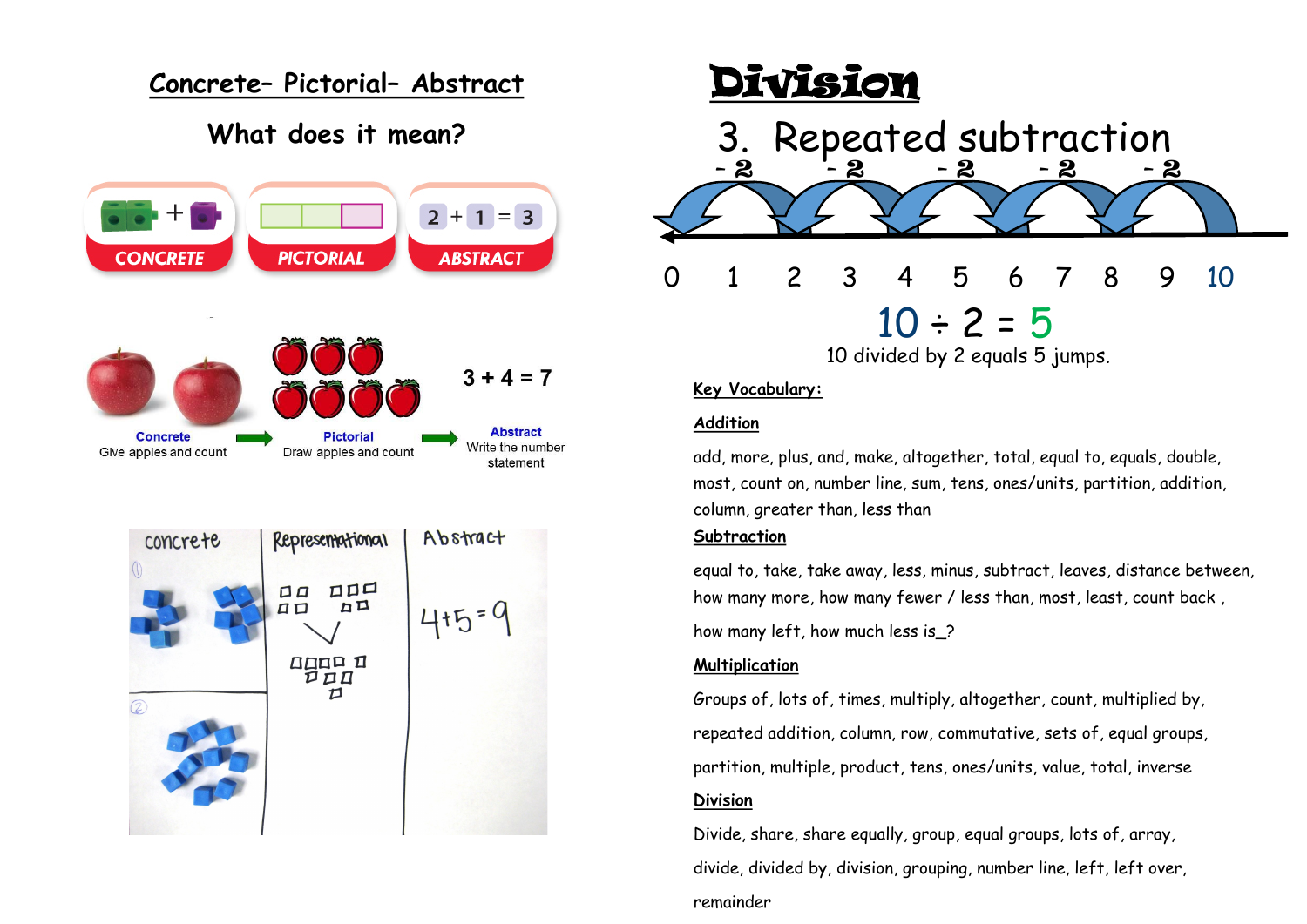## 1. Sharing



12 divided by 3 equals 4.

## 2. Grouping



## $12 \div 2 = 6$



How many groups of 2 can I fit into 12? Answer: 6

### **Part– Part– Whole**

### **Multiple Representation**



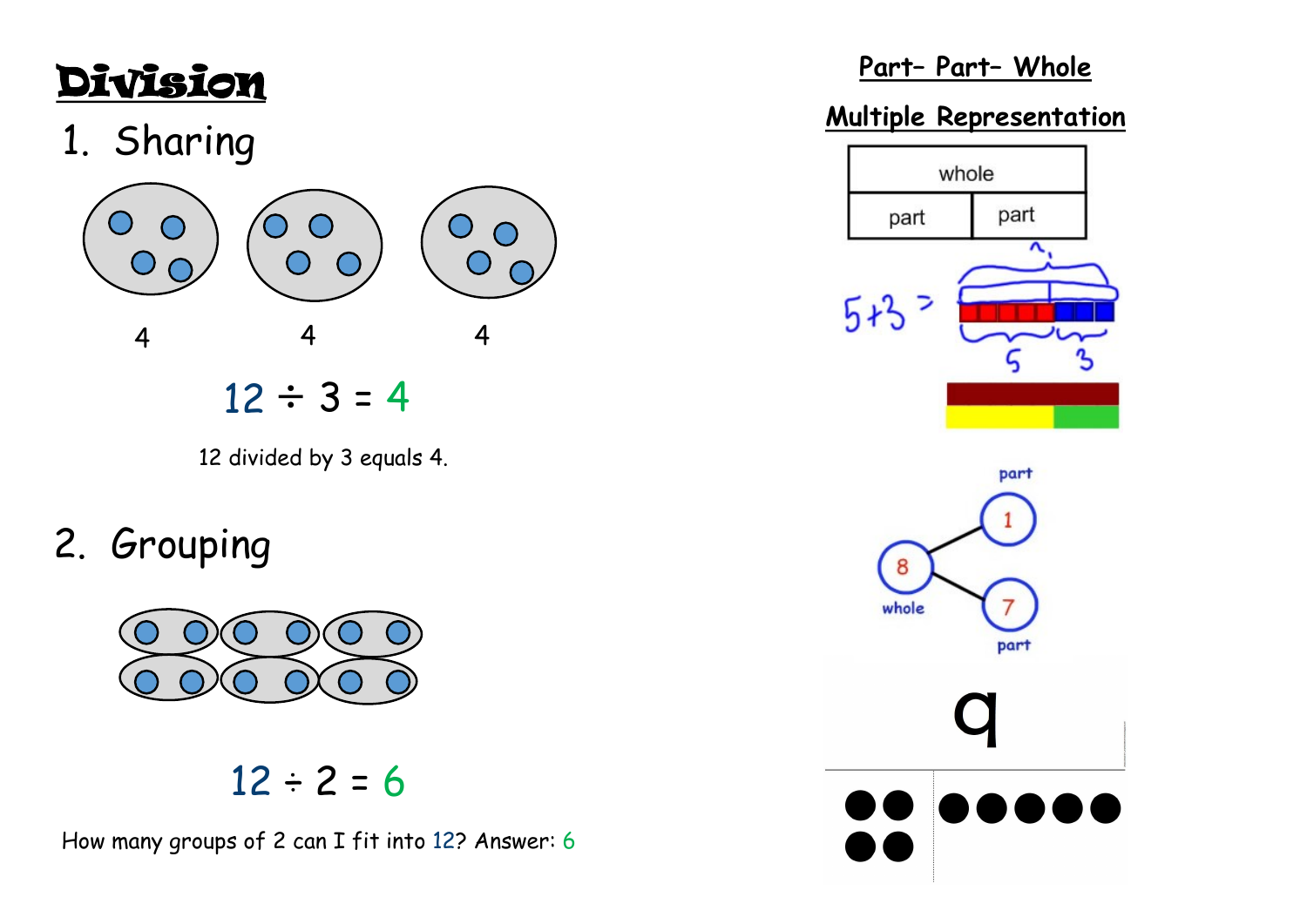

 $8 + 5 = 13$ 

2. Counting on  $+1$  + 1  $\overline{6}$  $\frac{1}{10}$  $4 + 2 = 6$ 

3. Number Bonds







## $4 \times 3 = 12$

- 
- 
- 
- 

1. Grouping  $\bigcirc$  $\bigcirc$  $\bigcirc$  $\circ$ 4 4 4

3. Arrays  $\begin{array}{c} 47444 & 4 \times 3 = 12 \\ 4144 & 4114 \end{array}$  $4444$  3  $\times$  4 = 12

Multiplication

4 times 3 means 4, 3 times.

Which gives 3 groups of 4!

2. Repeated Addition

 $4 \times 3 = 12$ 

 $4 + 4 + 4 = 12$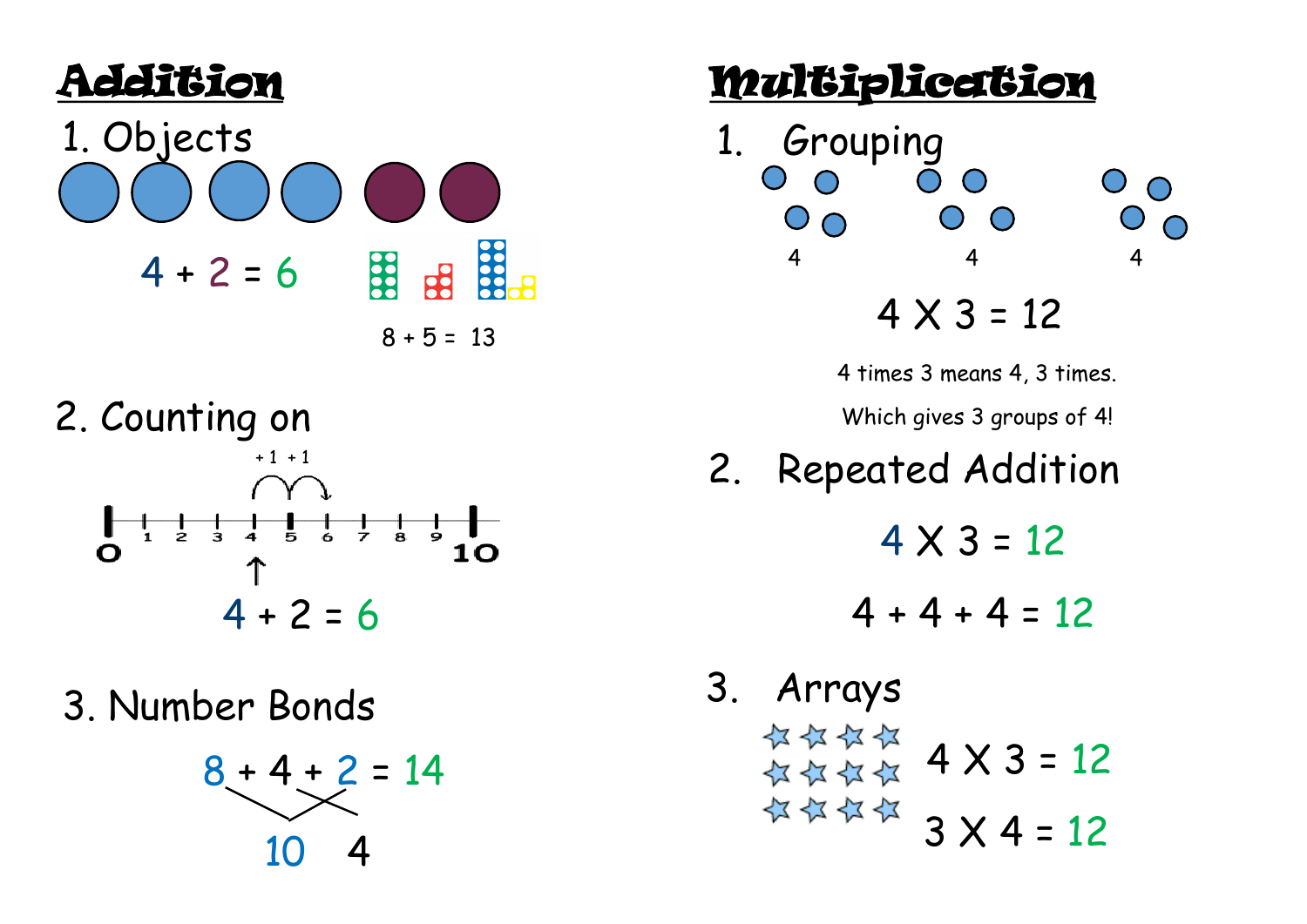## Subtraction cont'd

8. Partitioning

|      | $84 - 33 = 51$ |  |
|------|----------------|--|
| Tens | $80 - 30 = 50$ |  |
| Ones | $4 - 3 = 1$    |  |
|      | 50 + 1 = 51    |  |



37 38 39 40 41 42 43

 $37 + 6 = 43$ 

5. Jumping in multiples 420

32 42 52 53 54 55

 $32 + 23 = 55$ 







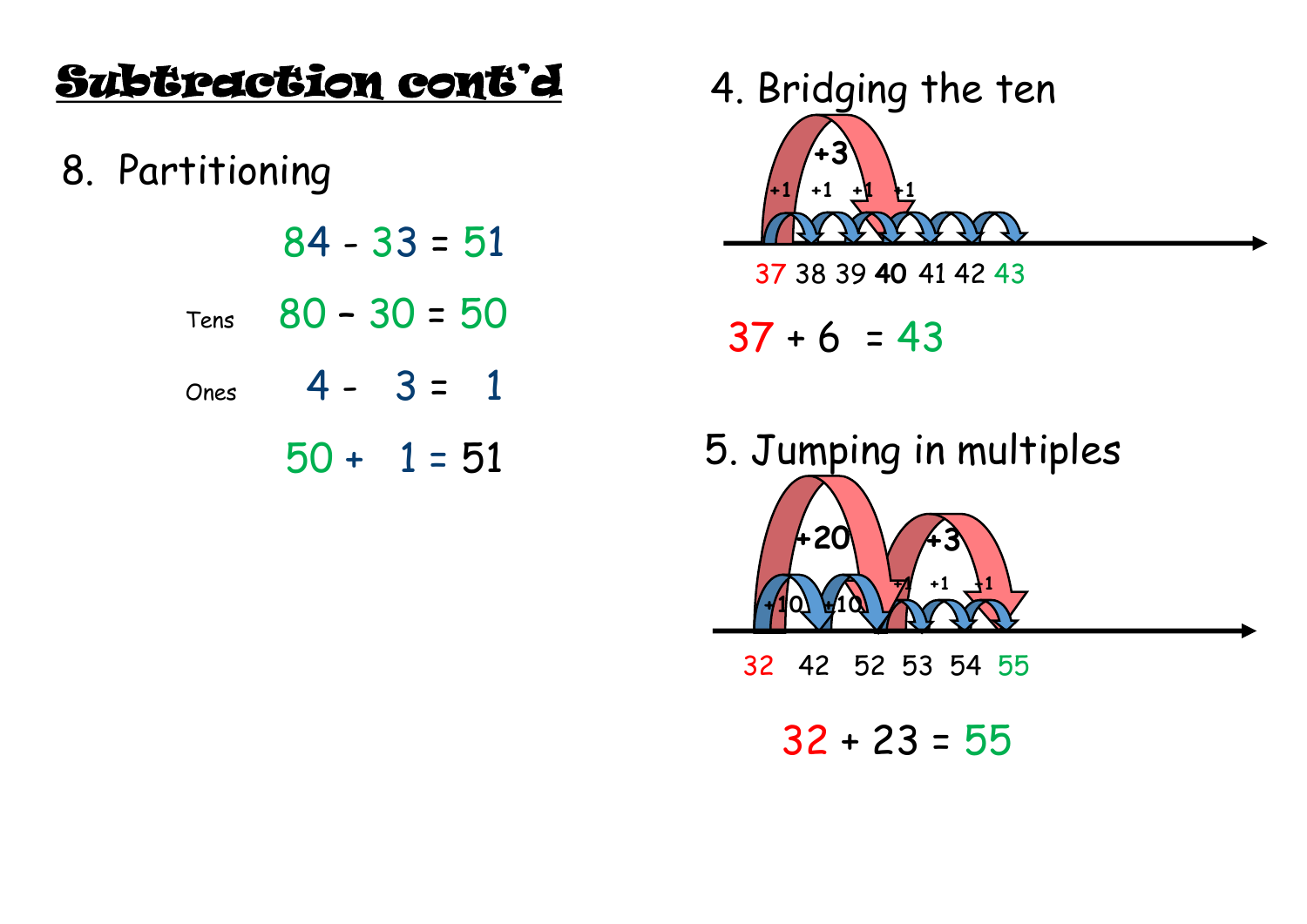## Addition cont'd 6. Partitioning  $45 + 23 = 68$

- Tens  $40 + 20 = 60$
- Ones  $5 + 3 = 8$

## 68

7. Column Addition

HTO 84  $+57$ 141 1



- $84 22 = 62$
- 7. Column subtraction
	- HTO
	- 84  $-33$ 51

- 
-